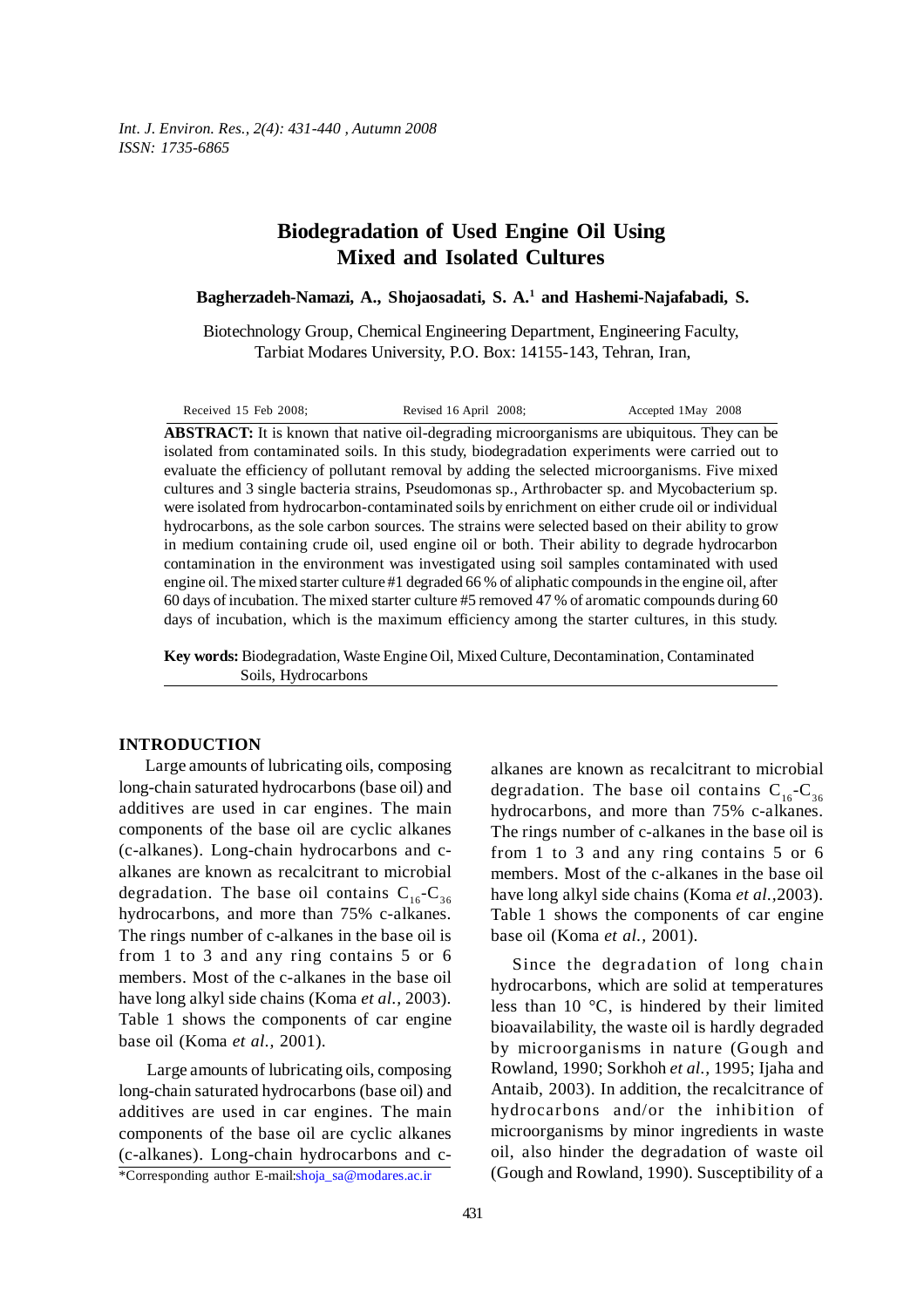hydrocarbon to microbial degradation varies with type and size of the hydrocarbon molecule. Alkanes of intermediate chain length  $(C_{10}-C_{24})$ are often degraded rapidly, while very long chain alkanes are increasingly resistant to microbial degradation (Ijaha and Antaib, 2003).

 Biodegradation of complex hydrocarbons; particularly pollutants that are made up of many different compounds, such as crude oil or petroleum; usually requires the cooperation of more than one single species. Individual microorganisms can metabolize only a limited range of hydrocarbon substrates, so the mixed cultures with overall broad enzymatic capacities are required to increase the rate of petroleum biodegradation. Several microbial populations have been detected in petroleum-contaminated soils or water. This phenomenon, strongly suggests that each strain or genera has its role in hydrocarbon transformation processes. The degradation capacity of any microbial culture is not necessarily the result of merely adding the capacities of the individual strains (Ghazali *et al.,* 2004). Rambeloarisoa *et al.* (1984) reported a mixed culture, containing 8 strains of 6 genera, which could effectively degrade crude oil. Interestingly, only 5 strains between them could grow as pure cultures, on different hydrocarbons. However, when the other 3 strains were removed from the culture, the effectiveness of the mixed culture was

**Table 1. Chemical composition of car engine base oil (Koma** *et al.,* **2001)**

| Component             | (%)  |
|-----------------------|------|
| Saturated fraction    | 90.9 |
| Normal paraffin       | 15.5 |
| Cyclic paraffin       | 75.4 |
| Aromatic fraction     | 9.1  |
| Naphthalene           | 1.7  |
| Fluorene              | 1.2  |
| Benzene               | 1.1  |
| Dibenzofuran          | 1.0  |
| Dinaphthenebenzene    | 0.8  |
| Dibenzanthracene      | 0.6  |
| Naphthobenzothiophene | 0.3  |
| Perylene              | 0.2  |
| Benzothiophene        | 0.2  |
| Chrysene              | 0.1  |
| Unknown               | 1.9  |

remarkably reduced. These results showed that each member in a microbial community has a significant role and may be dependent on the presence of the other species or strains for surviving.

Syoko *et al.* (1996) reported the sequential degradation of Arabian light crude oil by two different genera. *Acinetobacter* sp. *T4* biodegraded alkanes, then *Pseudomonas putida PB4* began to grow on the metabolites and finally degraded aromatic compounds of crude oil. It can be attributed to the effects of synergistic interactions among the members of the association, although the mechanisms may be complex. It is possible that one species can remove the toxic metabolites of the other species, or degrade some compounds better than others (Alexander, 1999).

In this study, the biodegradation of used engine oil components were investigated under equal condition. To our knowledge, this is the first experimental study which investigates biodegradation of used engine oil components.

#### **MATERIALS & METHODS**

 The contaminated soil samples were prepared from the garage area of heavy vehicles in Tehran-Saveh road, Iran and transferred to Biotechnology Laboratory of Chemical Engineering Department, Tarbiat-Modares University.

 Bacterial strains were isolated after enriching the extract of different contaminated soils. One ml of the enriched samples was added to 100 ml of the basal mineral medium and 1 ml of used engine oil. The used engine oil was obtained from Behran Oil Engine Company, Tehran, Iran and then filtered and sterilized prior to addition to the soil. The liquid basal medium (BM) was composed of  $(g/L)$  K<sub>2</sub>HPO<sub>4</sub>, 0.5;  $NH_4NO_3$ , 2.0; KNO<sub>3</sub>, 2.0 and MgSO<sub>4</sub> 7 H<sub>2</sub>O<sub>2</sub> 0.4. The growth was monitored by observation the medium turbidity (at 540 nm), during 30 days incubation at 28 °C. A medium without carbon source, served as control.

Five mixed cultures, developed on agar, with 0.1 g engine oil as carbon source were selected.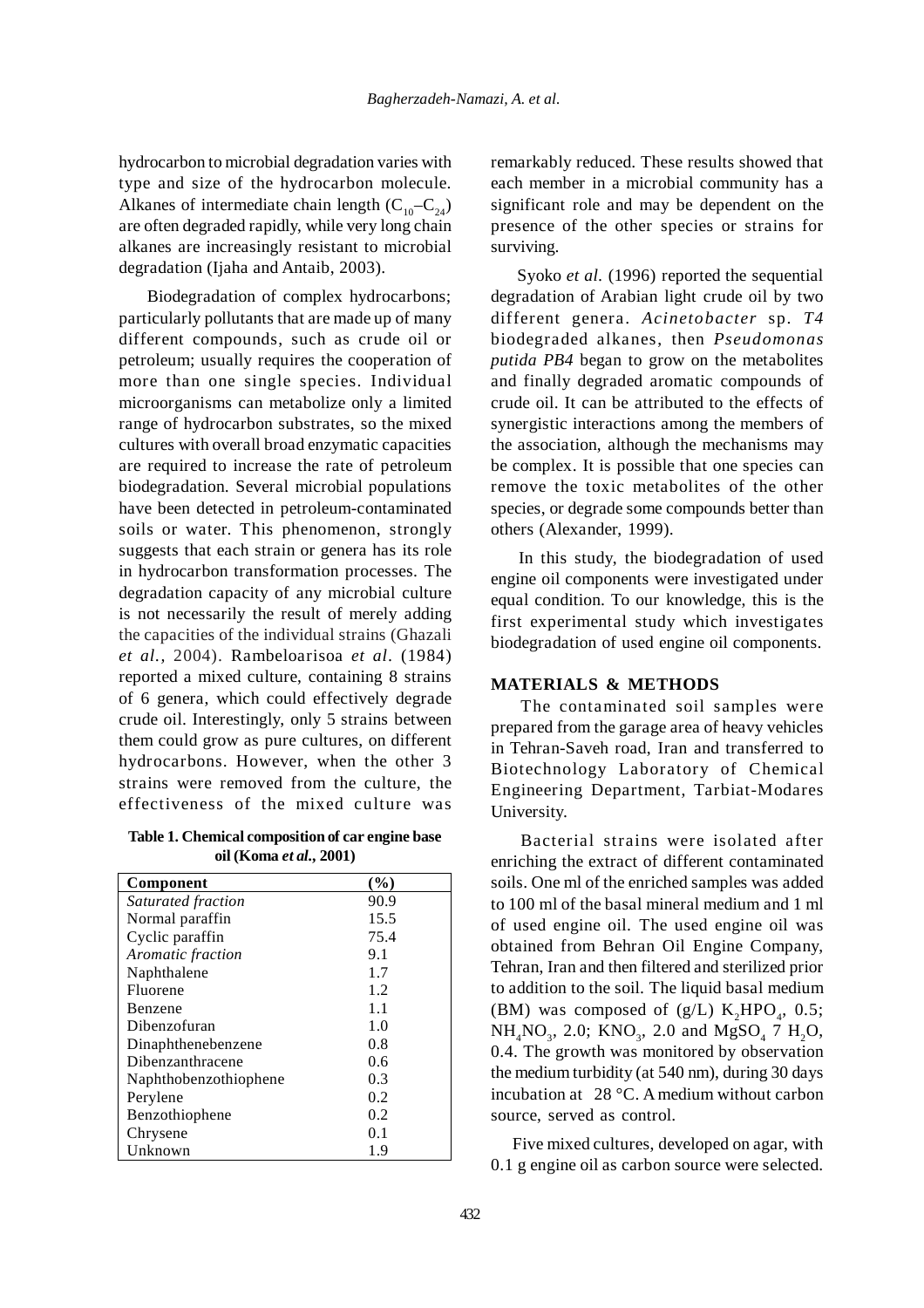Also the bacterial colonies, developed on agar containing engine oil, were randomly picked up and purified by sub-culturing on fresh agar plates. Isolated colonies were transferred to the nutrient agar slants, properly labeled and stored as stock cultures. Three hydrocarbon-degrading bacteria were characterized to genus level; based on the morphology and pigmentation of the colony, gram staining and biochemical tests; and identified according to the report of Persian Type Culture Collection (PTCC).

The isolated strains were selected based on their ability to grow in a medium containing crude oil, individual hydrocarbon compounds (oxylene, eicosane, dodecane and fluorene) or both. Octacosane  $(C_{28}H_{58})$  was used as an index for biodegradation of car engine oil. For this purpose, mineral salt medium was dispensed in 100 mL quantities, into 500 mL flasks; and 1 mL of 50mg/L index hydrocarbon (prepared in hexane) was added to each flask. After sterilization, the bacterial isolates and microbial mixed cultures were separately inoculated into the flasks, at 30 $\degree$ C, while one flask was considered as the blank. After 100 hrs of incubation, the chloroform-methanol (3:1) extraction was applied. Thirty mL chloroformmethanol was added to 100 mL of the cultures, to extract the residual oil. The extracted samples were used for GC analysis and measurement of the waste oil degradation rate. All the measurements were performed in triplicate (Koma *et al.,* 2001).In order to obtain standard inocula, the individual bacteria were grown for 18 hrs on Tryptone Soy Broth at 37 °C, on an orbital shaker at 150 rpm. The cells were then harvested by centrifugation and rinsed 3 times in sterile saline medium. After inoculation, the measured absorbance of the medium at 540 nm should be equal to 0.5 (Ghazali *et al.,* 2004). Mesocosm experiments were conducted in polyethylene containers with diameter of 12.5 cm and height of 15.5 cm. After removal of plant residues and soil aeration, 1.2 kg of soil was put in each mesocosm. The artificially contaminated soil was prepared in the ratio of 1.5 mg used engine oil/g soil dry mass. One hundred ml of the prepared standard inocula was sprayed on the soil and well mixed.

under aerobic conditions, for 60 days. They were homogenized twice a month and the samples were collected from the surface layer of the soil (Coulon *et al.,* 2005). Seventy gram of each soil sample was dried at 60 °C for 12 h. and Soxhlet-extracted with 100 mL CCl, for 24 h. The solvents were evaporated for 24 h. and each fraction was weighed (Del Arco and de Franc, 2001). The residue was re-suspended in hexane and filtered through a Whatman GF/A filter. Asphaltenes (hexane-insoluble) were retained on the filter and weighed. The hexanesoluble compounds (maltenes) were fractionated into saturated, aromatic and resin compounds, by liquid-solid chromatography column. The column (1.5 cm  $\times$  15 cm) was loaded by 100-200 mesh activated silica-gel and eluted by 60 mL hexane, 60 mL toluene and 45 mL methanol for separating the saturated, aromatic and resin compounds, respectively (Oudot, 1984; Chaineau *et al.,* 2005). The solvents were evaporated for 48 hrs. Each fraction was weighed and the saturated fraction was analyzed by GC. The analyses were done by GC-PU 4410 Phillips (Analytical Laboratory, Faculty of Engineering, TMU), fitted with a flame ionization detector and SPB1 dimethyl polysiloxane capillary column (30 mm *×* 0.32 mm) (Supelco). The injector and detector were maintained at 290 °C, the oven temperature was programmed to rise from 100 °C to 280 °C at a rate of 8 °C increment/min and held at 280 °C for 15 min. The initial holding time at 100  $^{\circ}$ C was 5 min. Hydrogen  $(H_2)$ , compressed air and He were kept at pressures of 60, 90 and 80 lb/in<sup>2</sup>, respectively (Ghazali *et al.,* 2004). This study was conducted at room temperature and monitored on days 0, 15, 30, 45, and 60, after incubation. For monitoring the cell number, the biodegradation rate and pH, 10 g of the soil was removed from each container at the same time and re-suspended in 10 mL of sterile distilled water. The mixture was vigorously shaken on a vortex mixer for 5 min. Then, the soil particulates were allowed to settle for 1 min before sampling. About 0.1 mL samples were taken for CFU (Colony Forming Unit) counts, by the most probable number (MPN) method (Atlas and Bartha, 1972) and pH measurement

The mesocosms were incubated in the dark,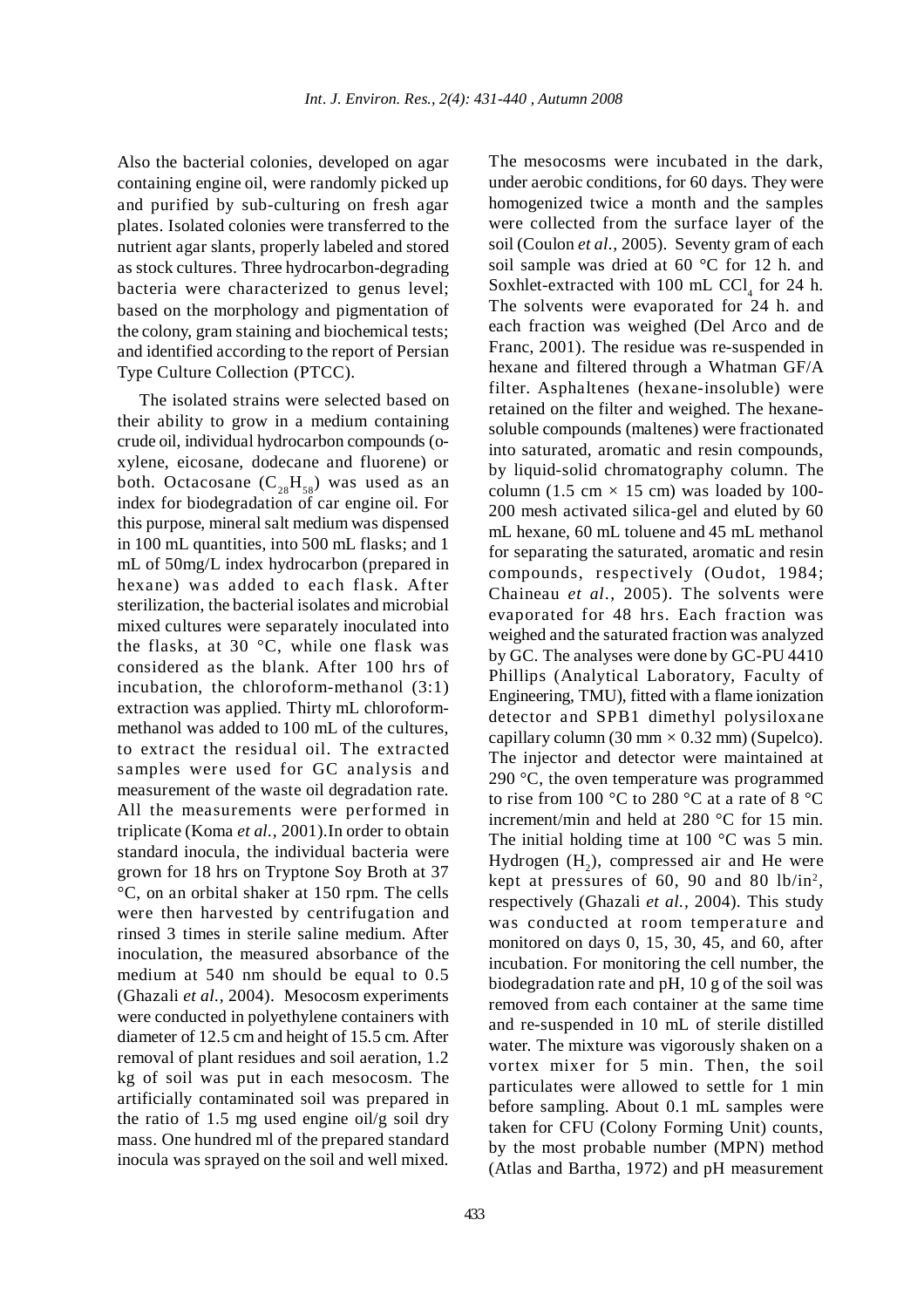|                         | <b>Substrate</b> |                        |         |                 |                 |                 |
|-------------------------|------------------|------------------------|---------|-----------------|-----------------|-----------------|
| Isolate identification  | Crude<br>oil     | Used-<br>engine<br>oil | Oxylene | <b>Eicosane</b> | <b>Dodecane</b> | <b>Fluorene</b> |
| Pseudomonas sp.         |                  | $^{+}$                 |         | $^{+}$          |                 |                 |
| Arthrobacter sp. $(I)$  | $^{+}$           | $^{+}$                 |         |                 |                 |                 |
| Mycobactrium sp.        |                  |                        |         |                 |                 |                 |
| Arthrobacter sp. $(II)$ | $^{+}$           | $^{+}$                 |         |                 |                 |                 |
| Mixed culture #1        |                  |                        |         |                 |                 |                 |
| Mixed culture #2        | $^{+}$           | $^{+}$                 |         |                 |                 |                 |
| Mixed culture #3        |                  | $^{+}$                 |         |                 |                 |                 |
| Mixed culture #4        |                  |                        |         |                 |                 |                 |
| Mixed culture #5        |                  |                        |         |                 |                 |                 |

**Table 2. The results of the isolated pure microorganisms and mixed cultures, characterized using various carbon sources**

(Okerentugba and Ezeronye, 2003). Ten gram of soil was removed from each container and put in 100 °C oven for 24 hrs, weighed again and its humidity was determined.

## **RESULTS & DISCUSSION**

The bacterial samples were isolated based on their capability to grow on the crude oil and/ or individual hydrocarbons (oxylene, eicosane, dodecane and fluorine) as their sole carbon source. Three bacterial isolates; *Pseudomonas sp*., *Arthrobacter sp*., *Mycobacterium sp*.; and five bacterial mixtures were isolated and used in this study (Table 2).

Table 2 shows that substrate specificity of *Arthrobacter sp*. is restricted for the aliphatic hydrocarbon compounds, while *Pseudomonas sp.* and *Mycobactrium sp.* strains can grow on more substrates of examined hydrocarbons, in this study.

The isolates were examined for their ability to degrade octacosane  $(C_{28}H_{58})$  and the results are shown in Table 3. The remaining hydrocarbon was extracted by the chloroformmethanol extraction method and then the degradation rate was determined from the peak area of GC analysis. The isolates were examined for their ability to degrade octacosane. Mixed cultures #1 and #2 contain three different bacterial strains; mixed cultures #3 and #4 contain two bacterial strains and one fungus; and the mixed culture #5 contains two species of *Pseudomonas sp.* strain. It is important to note that the degradation capacity of any

**Table 3. The biodegradation rate of octacosane by different isolates**

| <b>Isolated microorganisms</b> | % Octacosane<br>biodegradation |  |  |
|--------------------------------|--------------------------------|--|--|
| Pseudomonas sp.                | 51%                            |  |  |
| Arthrobacter sp. (I)           | 34.3%                          |  |  |
| Mycobacterium sp.              | 45%                            |  |  |
| Arthrobacter sp. $(II)$        | 42.8%                          |  |  |
| Mixed culture #1               | 72%                            |  |  |
| Mixed culture #2               | 71%                            |  |  |
| Mixed culture #3               | 68%                            |  |  |
| Mixed culture #4               | 65%                            |  |  |
| Mixed culture #5               |                                |  |  |

microbial mixed culture is not necessarily the result of merely adding the capacities of the individual strains. The advantages of mixed cultures in bioremediation have also been widely demonstrated (Surzhko *et al.,*1995; Syoko *et al.,* 1996; Koma *et al.,* 2001; Ijaha and Antaib, 2003). It could be attributed to the effects of synergistic interactions of the different microorganisms. Some species are able to remove the toxic metabolites, which hinder the activities of the other species. Then, it is possible that the other species degrade complex compounds totally (Ghazali *et al.,* 2004).

The inoculated used engine oil contaminated soil samples were containing  $7.0 \times 10^7$  cfu/g of microorganisms, at the first day. The control soil sample did not have any microbial culture, to compare the effects of microorganisms. However, the microbial number decreased from the time of inoculation up to 20 days. The cell counting remained lower than the amount of inocula at 20 days sampling time. For pure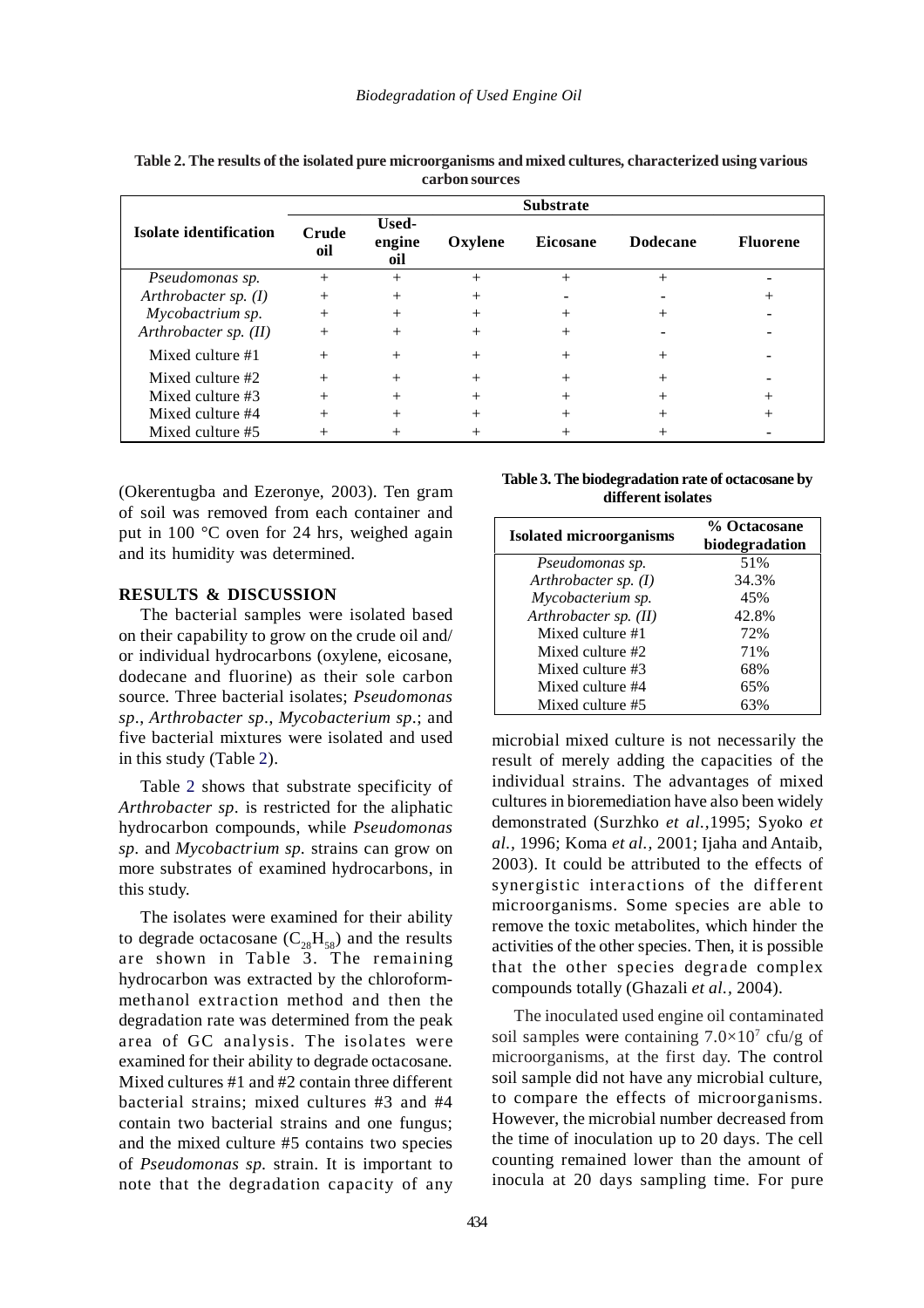

**Fig. 1. Variation of pH, during 60 days biodegradation by the isolated bacterial species**



**Fig. 2. Variation of pH during 60 days biodegradation by the mixed consortiums**

cultures, the CFU counts decreased to 107 and in mixed cultures were about 3*×*107 after 20 days. It increased after 60 days and remained constant at  $10^8$ .

The results of pH monitoring are shown in Figs. 1 and 2. Nutrient addition increased the pH of the samples from 7.0 to 8.2, in the first day. This pH increment can be attributed to the addition of inorganic salts to the soil. It is possible that after prolonged time of soil contamination, the ideal ratios of inorganic to organic essential nutrients, for microbial activities have been changed. Thomas *et al.* (1992) suggested that the ratio of C:N:P should be maintained at 120:10:1 to promote microbial growth and activity. In the soil samples used in this study, the ratio of total petroleum hydrocarbons to nitrogen was 105:1. The amount of nitrogen in the soil was at least 10 times less than the levels that Thomas *et al.* (1992) recommended for microbial growth. The pH values remained unchanged in the blank flask during incubation period. In this study, pH of all samples was measured every 20 days, and a continuous reduction of pH was seen in the results. The pH of the soil samples decreased to 7.4 in flask, during 60 days incubation with *pseudomonas sp*.

In this study, the oil engine was put at room temperature for 15 days to consider any losses due to the evaporation of the lightest compounds (naphtha). The results of the weighed residues are shown in Figs. 3-8. The maximum loss of the engine oil was observed in the soil treated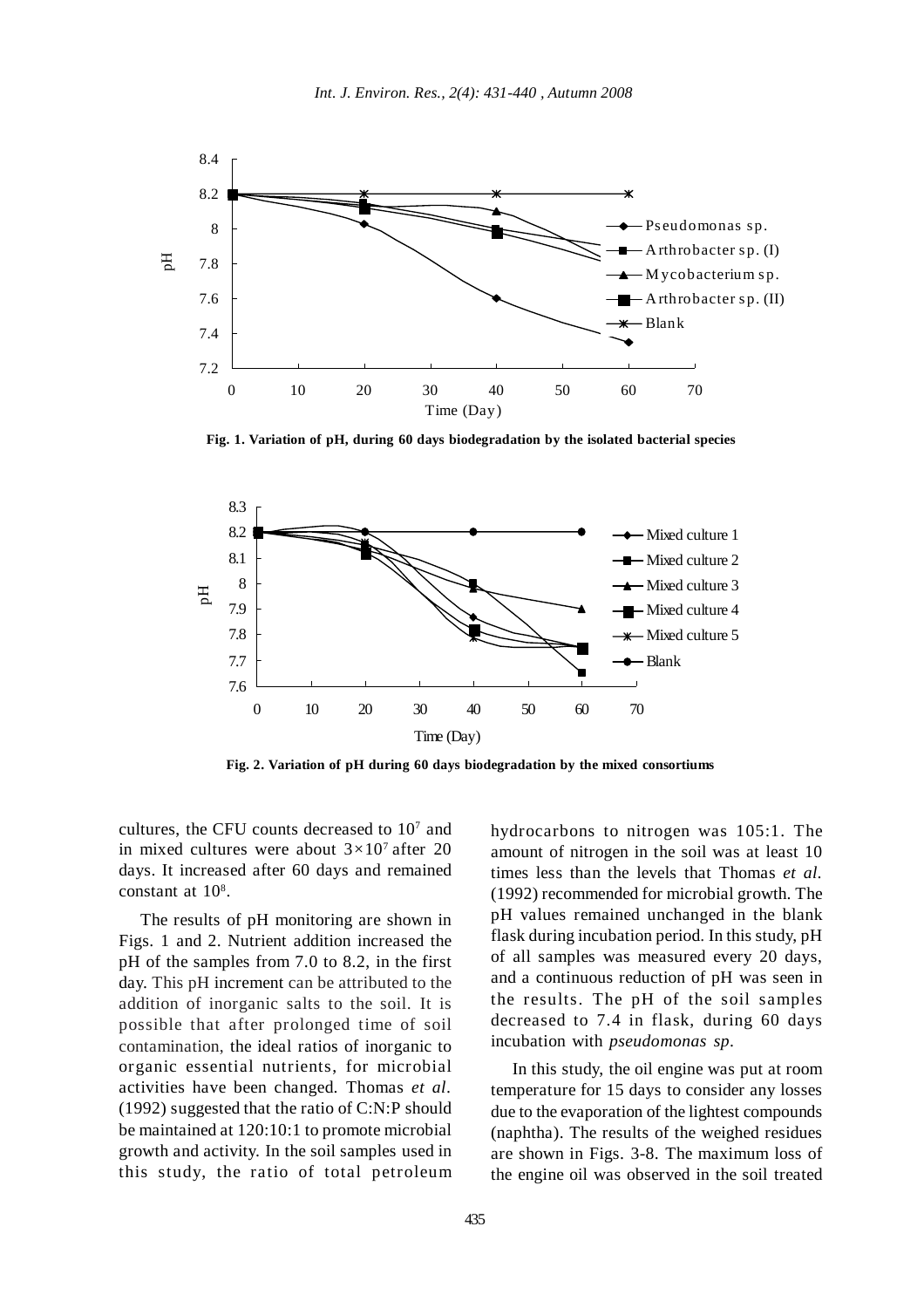by the mixed culture #1. During 60 days of experiments, 70 % of the engine oil was degraded by the mixed culture #1. Aliphatic compounds are degraded as linear aliphatic compounds > branched aliphatic compounds > cyclic aliphatic compounds, respectively (Sorkhoh *et al.,* 1995). According to this sequence, 66 % of aliphatic compounds were degraded by mixed culture #1.

Aromatic compounds of the samples were extracted by toluene and weighed after toluene evaporation. The experiments were repeated 3 times and the results are shown in Figs. 7 and 8. The most significant reduction in the aromatic compounds was seen in the soil seeded by the mixed culture #5.

The degradation rate of the aromatic compounds was less than that of n-aliphatic, and depends on the number of benzene rings in their structure. About 47 % of aromatic compounds were effectively removed by mixed culture #5. The biodegradation rate of some desired compounds were measured by HPLC, and the results showed that the biodegradation of aromatic compounds increased after 3 weeks (Data has not shown).



**Fig. 3. Gravimetric experiments of engine oil treated by the isolated bacterial species during 60 days**



**Fig. 4. Gravimetric experiments of engine oil treated by the mixed consortiums during 60 days**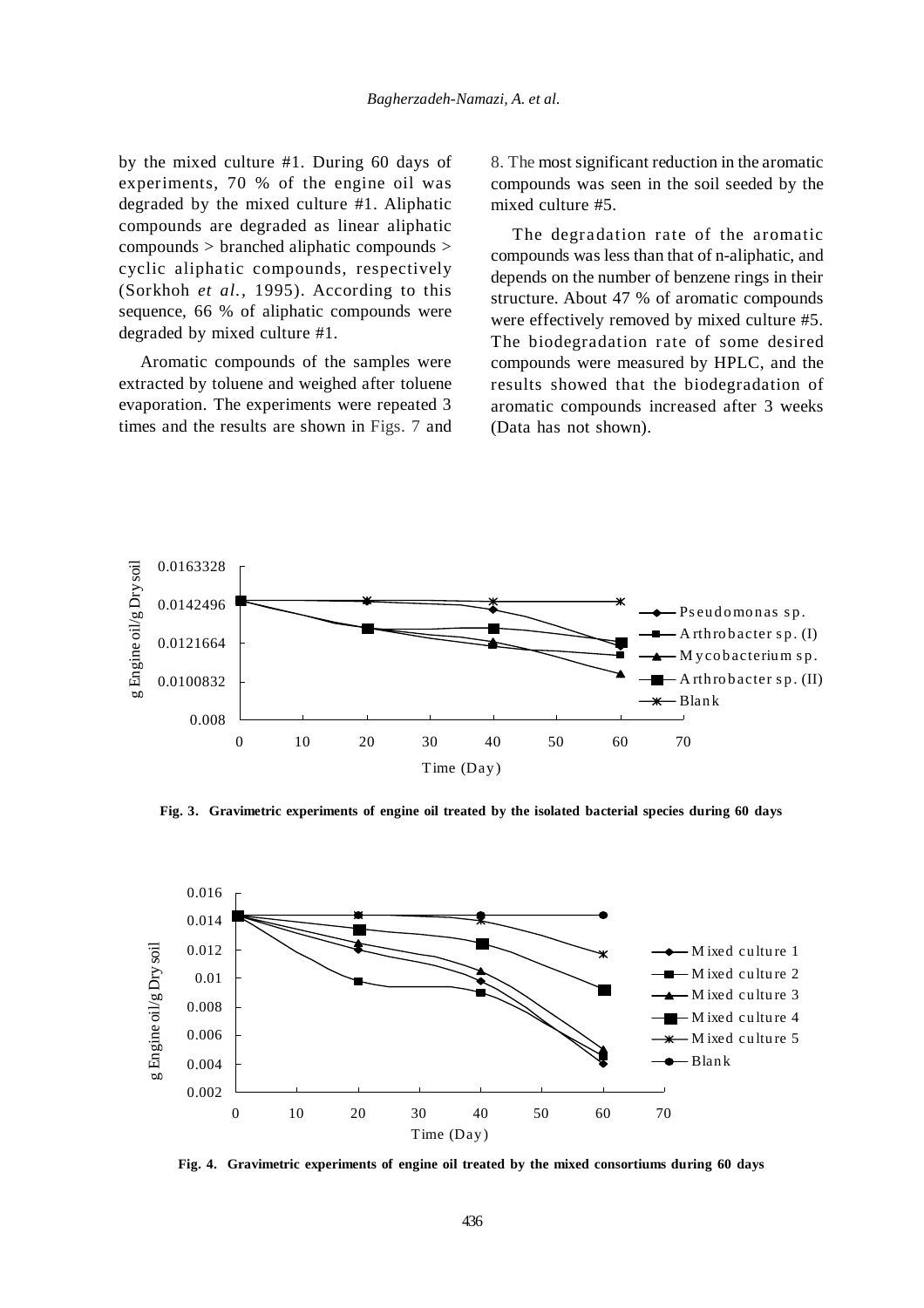



**Fig. 5. Gravimetric experiments of aliphatic engine oil compounds treated by the isolated bacterial species during 60 days**



**Fig. 6. Gravimetric experiments of aliphatic engine oil compounds treated by the mixed consortiums during 60 days**



**Fig. 7. Gravimetric experiments of aromatic engine oil compounds treated by the isolated bacterial species during 60 days**



**Fig. 8. Gravimetric experiments of aromatic engine oil compounds treated by the mixed consortiums during 60 days**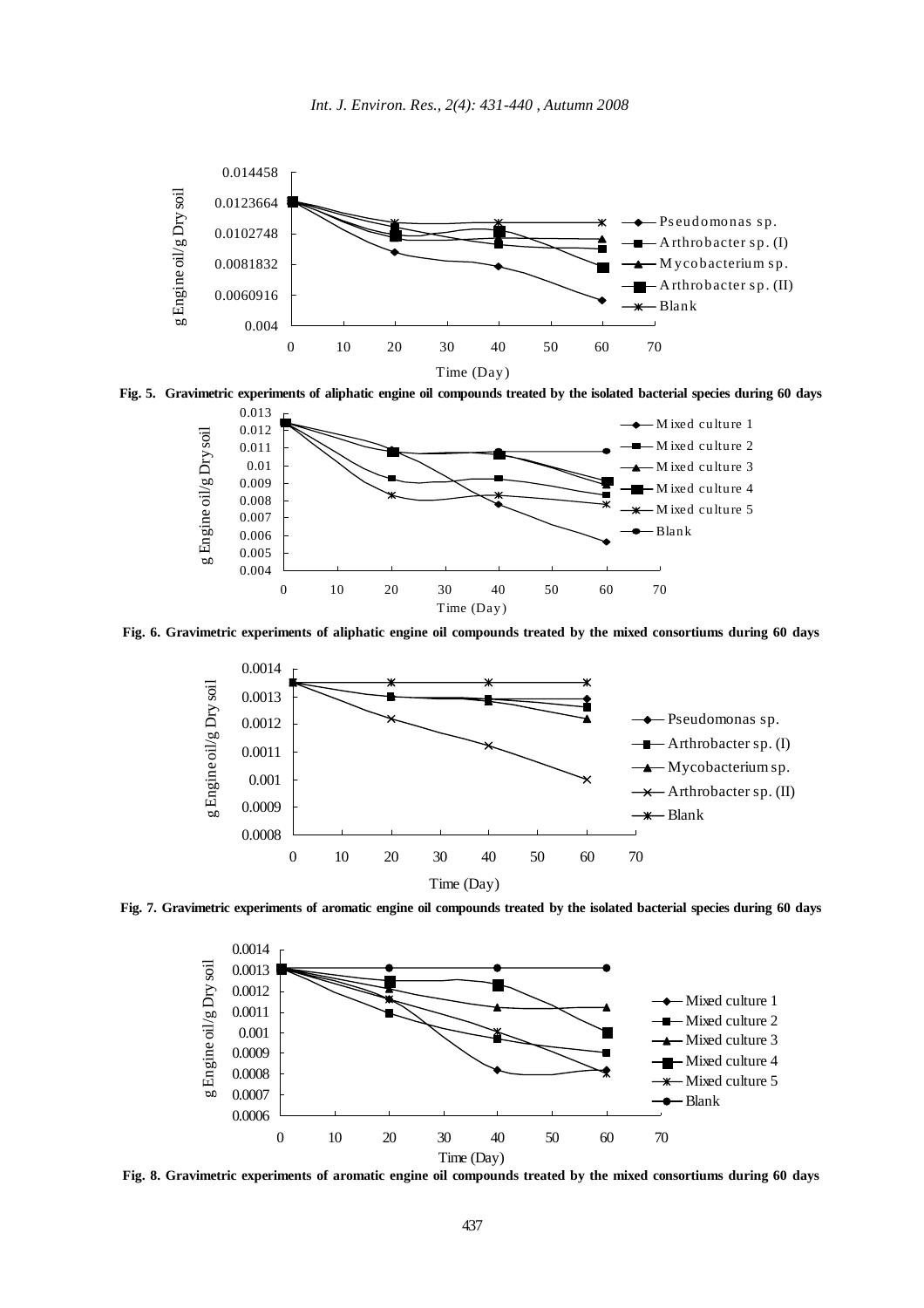

**Fig. 9. GC chromatogram for samples extracted from contaminated soil before biodegradation**



**Fig. 10. GC chromatogram for samples extracted from contaminated soil treated by the mixed culture #1**



**Fig. 11. GC chromatogram of sample extracted from contaminated soil treated by pure** *pseudomonassp***.**

Asphaltenes, consisting of phenols, carboxylic acids, ketones, esters, and porphyrins, decreased during early log phase; increased during late log phase and early stationary phase; and decreased during the late log phase.

Resins, comprising pyridines, quinolenes, carbazoles, sulfoxides, and amides, decreased after 1 and 2 weeks and increased steadily after the second week. Resins and asphaltenes are the most likely products of weathering and biodegradation (Atlas and Bartha, 1972; Chaineau *et al.,* 2005). Asphaltenes and resins are complex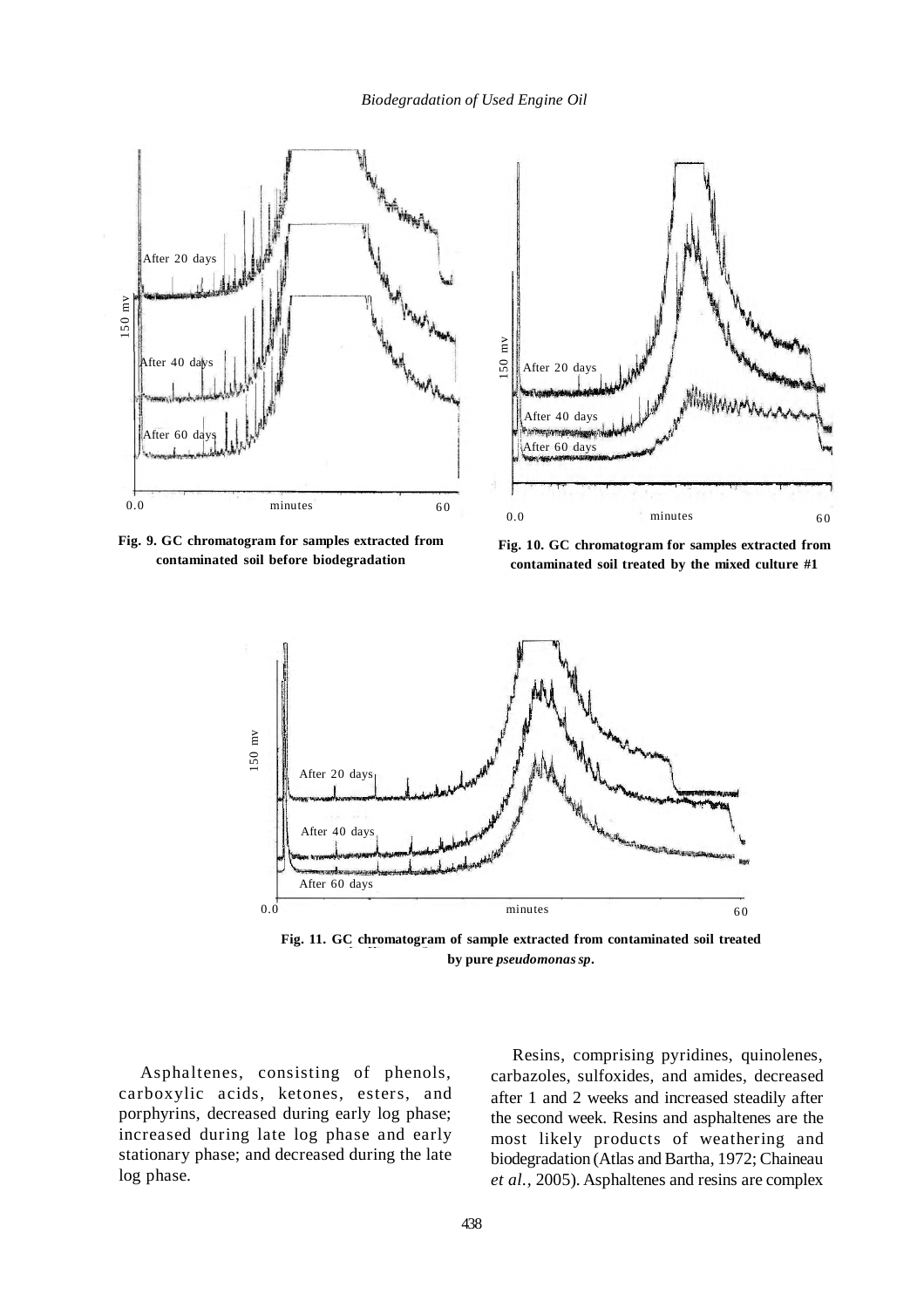compounds with hard biodegradation.The GC analysis of the hydrocarbon extracted from the soil, at the beginning of the study, is shown in Fig. 9. It shows the blank samples at days 20, 40 and 60. Also, comparisons between the hydrocarbon compositions of soil after 20, 40 and 60 days are shown in Figs. 10 and 11 (as some examples) to show the degradation pattern of the compounds treated by different cultures. Addition of the microbial mixed and pure cultures resulted in enhanced degradation of the middle- and long-chain aliphatic compounds in the soil, compared to the soil that was not supplemented by any microbial culture. The peaks show aliphatic compounds of used car engine oil.

The peak reduction is a strong reason for degradation, as it shows a significant reduction in aliphatic compounds under equal condition. The most significant reduction is related to the soil seeded by the mixed culture #1 (Fig. 10), which could degrade 66% of aliphatic compounds during 60 days. More reduction of the hydrocarbons was seen with *Pseudomonas sp.* (Fig. 11), among 4 pure cultures that were investigated. It is obvious that mixed cultures are more effective. Also, the biodegradation of short- and middle-chain aliphatic compounds were more extensive, compared to the longchain hydrocarbons. Analysis repeated 3 times for each sample, under equal condition.

## **CONCLUSION**

Biodegradation of multi-component used engine oil was studied by both pure and mixed cultures. In this study, the biodegradation of the used engine oil by four different strains and five mixed cultures was evaluated. The results showed that the mixed cultures are more effective in the biodegradation. However, pure *Pseudomonas sp.* culture could degrade high percent of aliphatic compounds. Among the different investigated mixed cultures, the mixed culture #1 degraded 66 % of aliphatic compounds and the mixed culture # 5 degraded 47 % of aromatic compounds in 60 days.

## **REFERENCES**

Alexander, M., (1999). Biodegradation and Bioremediation, 2nd Ed. (Academic Press, San Diego). Atlas, R. M. and Bartha, R., (1972). Degradation and mineralization of petroleum by two bacteria isolated from coastal waters. Biotechnol. Bioengin., **14**, 297- 308.

Chaineau, C. H, Rougeux, G., Yepremian, C. and Oudot, J., (2005). Effects of nutrient concentration on the biodegradation of crude oil and associated microbial populations in the soil. Soil Biol. Biochem., **37,** 1490–1497.

Coulon, F., Pelletier, E., Gourhant, L. and Delille, D., (2005). Effects of nutrient and temperature on degradation of petroleum hydrocarbons in contaminated sub-antarctic soil. Chemosphere, **58**, 1439–1448.

Del Arco, J. P. and de Franc, F. P., (2001). Influence of oil contamination levels on hydrocarbon biodegradation in sandy sediment. Environ. Pollut., **112**, 515-519.

Ghazali, F. M., Abdul Rahman, R. N. Z., Salleh, A. B. and Basri, M., (2004). Biodegradation of hydrocarbons in soil by microbial consortium. Int. Biodeterio. Biodegrad., **54**, 61 – 67.

Gough, M. A. and Rowland, S. J., (1990). Characterization of unresolved complex mixture of hydrocarbons in petroleum. Nature, **344**, 648- 650.

Ijaha, U. J. J. and Antaib, S. P., (2003). Removal of nigerian light crude oil in soil over a 12-month period. Int. Biodeterio. Biodegrad., **51**, 93 – 99.

Koma, D., Hasumi, F., Yamamoto, E., Ohta, T., Chung, S. Y. and Kubo, M., (2001). Biodegradation of longchain n-paraffins from waste oil of car engine by *Acinetobacter* sp. J. Biosci. Bioengin., **91**, 94-96.

Koma, D., Sakashita, Y., Kubota, K., Fujii, Y., Hasumi, F., Chung, S. Y. and Kubo, M., (2003). Degradation of car engine base oil by *Rhodococcus* sp. NDKK48 and *Gordonia* sp. NDKY76A. Biosci. Biotech. Biochem., **67**, 1590-1593.

Okerentugba, P. O. and Ezeronye, O. U., (2003). Petroleum degrading potentials of single and mixed microbial cultures isolated from rivers and refinery effluent in Nigeria. Afric. J. Biotech., **2**, 288-292.

Oudot, J., (1984). Rates of microbial degradation of petroleum components as determined by computerized capillary gas chromatography and computerized mass spectrometry. Mar. Environ. Res., **13**, 277-302.